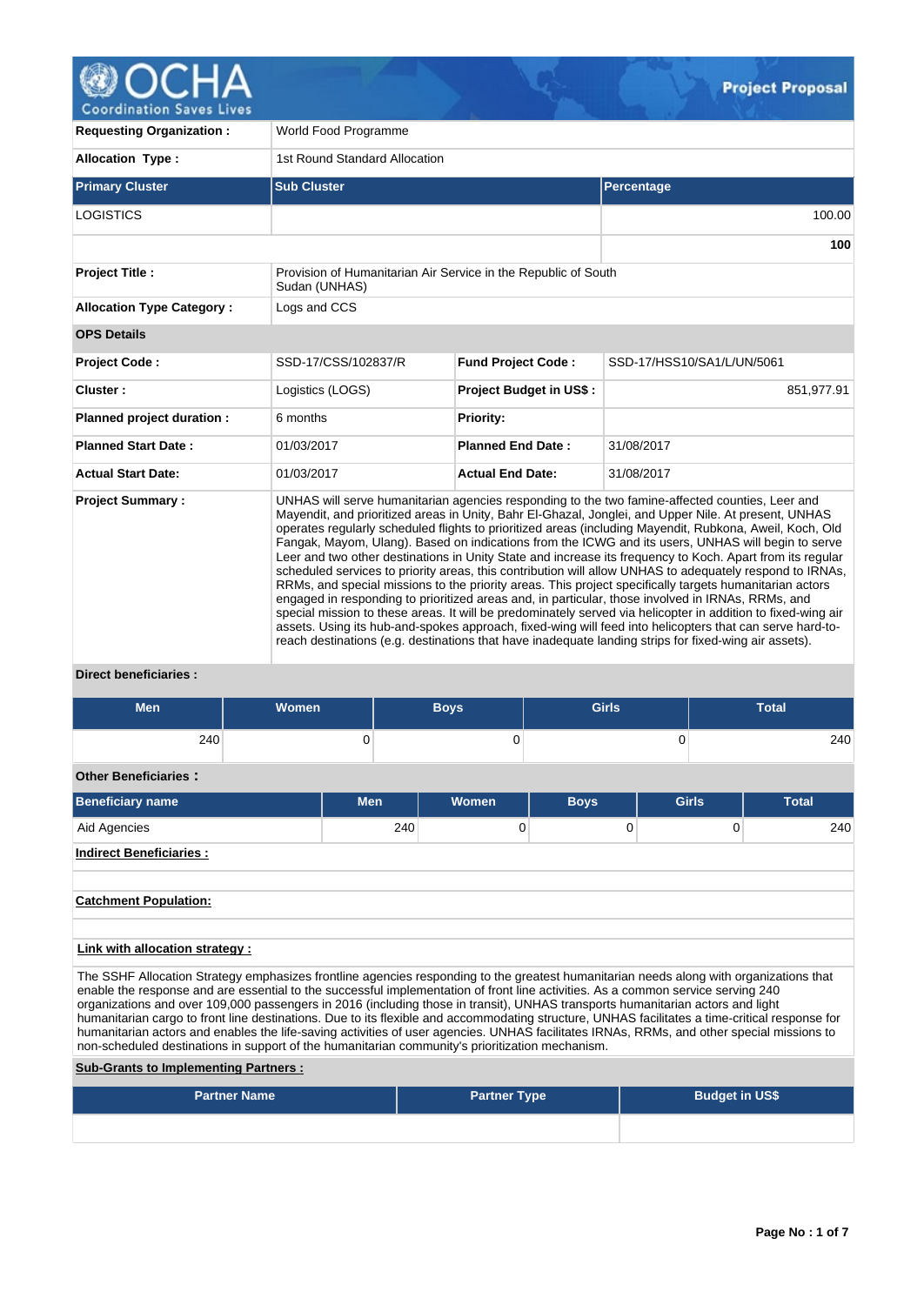### **Other funding secured for the same project (to date) :**

| <b>Other Funding Source</b>                    | <b>Other Funding Amount</b> |
|------------------------------------------------|-----------------------------|
| United Kingdom (as part of multi-year funding) | 10,771,470.00               |
| Switzerland                                    | 497,018.00                  |
| Japan                                          | 966,000.00                  |
| <b>USA</b>                                     | 2,850,000.00                |
|                                                | 15,084,488.00               |

### **Organization focal point :**

| <b>Name</b>        | Title                                            | Email                     | <b>Phone</b>    |
|--------------------|--------------------------------------------------|---------------------------|-----------------|
| Franklyn Frimpong  | Head of UNHAS and<br>Chief Air Transport Officer | franklyn.frimpong@wfp.org | +211 922 465460 |
| <b>Helen Somes</b> | Performance<br>Management Officer                | helen.somes@wfp.org       | +211 922465589  |

### **BACKGROUND**

### **1. Humanitarian context analysis**

Three years after the outbreak of conflict in December 2013, nearly 7.5 million people are in need of humanitarian assistance and protection due to armed conflict, inter-communal violence, economic decline, disease outbreaks, and climatic shocks. In 2016, the conflict expanded beyond the Greater Upper Nile to new locations, including the Greater Equatoria region and Western Bahr el Ghazal.

Coupled with expansion of conflict, South Sudan's economy has faced major shocks, including the eruption of conflict in Juba and the drop in international oil prices. Staple foods, such as sorghum, maize, and beans, are at record highs. The World Bank recorded annual inflation increased by 661.3 percent from July 2015 to July 2016 and by 730 percent from August 2015 to August 2016.

The latest Integrated Food Security Phase Classification (IPC) for February to April 2017, declared famine in Leer and Mayendit counties for Greater Unity State, with a strong likelihood for famine to occur in Koch County and Panyijar, however, famine can be avoided if humanitarian actors deliver assistance as planned. Most recent figures indicate that the number of people estimated to be in need of humanitarian assistance (IPC phase 3 and above) has increased to almost 5 million, out of which 100,000 are facing famine conditions. By the peak of lean season in July, those requiring humanitarian assistance will rise to 5.5 million (almost 50 percent of the population). In the southern part of Unity State, one in three children is acutely malnourished and an estimated one million children across the country are acutely malnourished.

Humanitarian access is further hampered by the fact that South Sudan remains one of the most logistically challenging places in the world and has one of the most underdeveloped communications technology infrastructure. The already severely under-developed and undermaintained roads have continued to deteroriate over the past year. There is only one sealed international road, a 192 kilometer stretch between Juba-Nimule on the Ugandan border and interstate and international road networks consist of around 5,000 kilometers of gravel road with approximately 300 kilometers of sealed roads. The limited road network is compounded by the resumption of violence in 2013, making road travel precarious. Roughly 60 percent of the country becomes inaccessible by road during the rainy season, which typically lasts from June to December. Major supply routes through the Western corridor, which have historically been more stable, are now affected by fighting and physical access constraints.

Other means of transport, e.g. river travel, is limited as the majority of river ports are in poor condition, resulting in significant delays with loading and offloading. Moreover, many of the ports do not have the equipment required to offload heavy and or bulk items. Again, insecurity and conflict hinder river transport.

The access constraints including underdeveloped infrastructure, long rainy season, conflict affecting the ability to use road networks, leave the humanitarian community with limited options to deliver life-saving cargo to people in dire need and in some hard-to-reach places. Furthermore, prepositioning of stocks in some deep field locations is not feasible due to insecurity and the increase in looting of humanitarian supplies. Instead, humanitarian actors and agencies rely extensively on air operations to respond effectively due to limited other options and cost efficiency, since road transport can cost up to eight times more than if supplies were transported by road.

### **2. Needs assessment**

UNHAS will focus the majority of its resources (80%) on Jonglei, Unity, and Upper Nile in order to reflect anticipated need and priority as indicated by the SSHF strategy and ICWG. Unity will receive the majority of resources (40%) given a noticeable increase in requests via the ICWG and OCHA. As a result, UNHAS has updated its regular schedule, effective the beginning of April, to serve three new locations in Unity (Dindin, Padeah, and Leer) and increase the frequency of flights to Koch (twice weekly). Since the beginning of the year, UNHAS has facilitated a total of 11 ICWG, IRNA, RRM missions. The locations of the missions were primarily in Unity but also in Upper Nile. The locations thus reflect the balance of ICWG, IRNA, RRM missions and the regularly scheduled flights to priority states.

### **3. Description Of Beneficiaries**

UNHAS provides humanitarian air services to the humanitarian community, including UN agencies, NGOs, donors, and Government officials who facilitate the activities of humanitarian agencies and are registered organizations.

### **4. Grant Request Justification**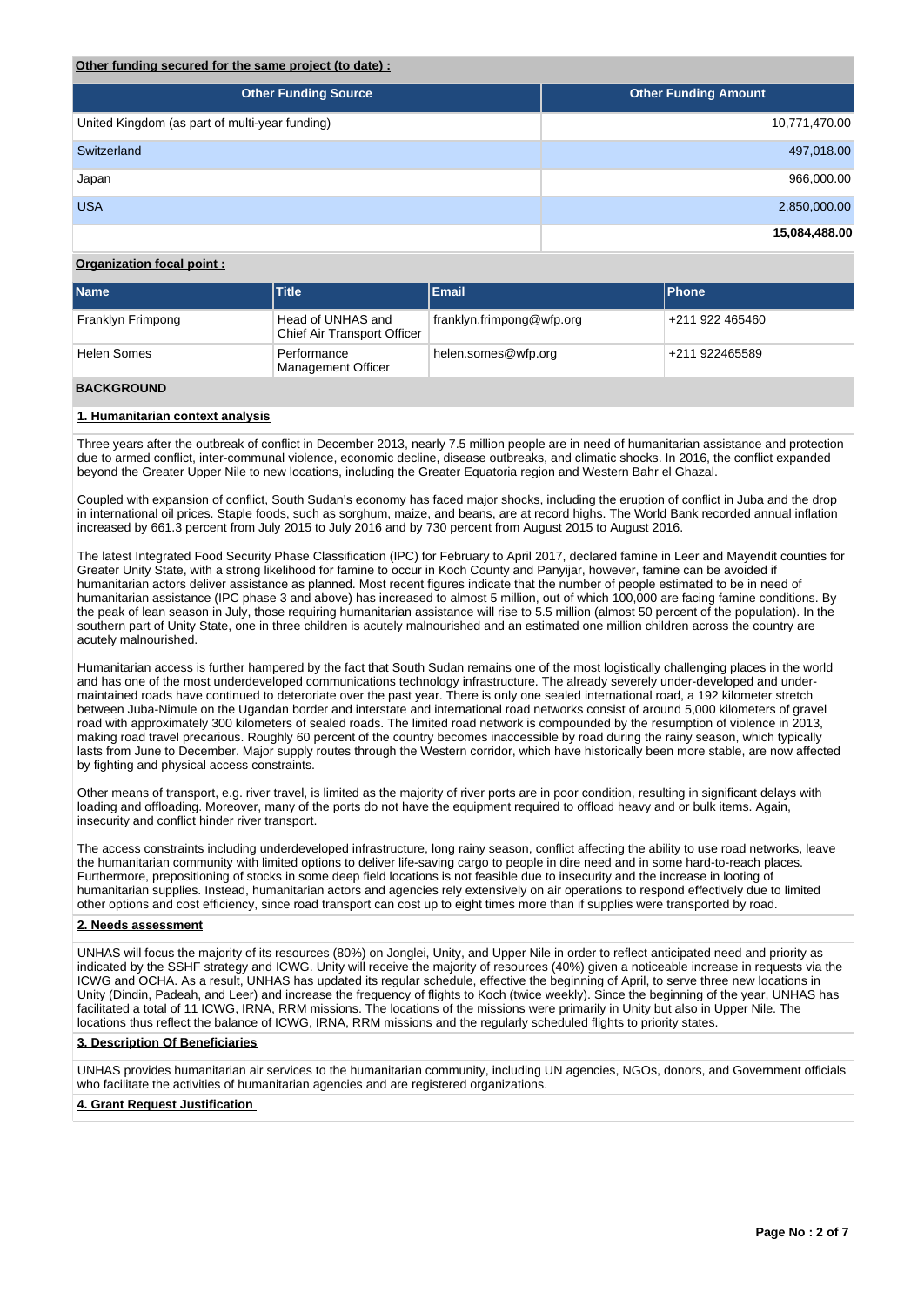Continued Need for Humanitarian Assistance: Ongoing conflict, political instability, economic hardship, and the recent declaration of localized famine have led to a severe humanitarian crisis in South Sudan. About 5 million people are classified in "crisis" phase and above, with 100,000 in "catastrophe" in Unity State. Economic crisis, caused by dwindling oil revenue and the world's highest inflation rate, has eliminated the purchasing power of the population. According to WFP Price Monitoring in January 2017, cereal prices continue to rise while household incomes remain stagnant and crop production from recent harvests is estimated to be lower than last year and the cereal crop deficiency in South Sudan could be as high as half a million metric tonnes. It is estimated that 7.5 million are currently in need of assistance, a situation that may deteriorate if displaced people are unable to return to their farms during the farming season. Humanitarian assistance is particularly critical at present, with a time-sensitive response averting the risk for famine in Koch County and Panyijar, and reaching the needs of those in Unity State.

Continued Demand: With the anticipated scale-up in humanitarian assistance in declared famine locations, UNHAS anticipates a corresponding scale-up in demand beyond its regularly scheduled destinations. It is expected that more than 240 organizations facilitating humanitarian response in South Sudan will depend on UNHAS to reach beneficiaries this year. Besides regularly schedules services, UNHAS facilities UNHAS security relocations and medical evacuations along with Rapid Response Missions (RRM), Inter-Agency Needs Assessments (IRNA), and other time critical missions. In 2016, UNHAS responded to 100% of requests for medical and security evacuations, totaling 702 relocations (of which 174 were medical and 528 were security). Security relocations were mainly out of locations in Malakal, Boma, Pochalla, Pibor, Jazeera, Nhaildiu, Maban, Ganyiel and Nyal in the Greater Upper Nile. In the aftermath of the July crisis, UNHAS evacuated 118 aid workers to Nairobi.

Access and Lack of Viable Alternatives: Roads and basic infrastructure in South Sudan are rudimentary and inadequate for surface travel and the delivery of cargo. The rainy season, which lasts from May to November, renders nearly 60 percent of the country inaccessible, meaning that road access to numerous areas of humanitarian intervention becomes impossible. There are demographic and geographic constraints affecting humanitarian assistance. With a population of approximately 12 million, over 80 percent of which lives in rural areas spread across 650,000 square kilometers, movement of humanitarian personnel and cargo from the major hubs to areas of operation is challenging if not impossible without a viable air service.

There are significant security constraints that make road transport less plausible: increasing banditry and incursion by security forces on the main trade and supply routes, such as Nimule-Juba and Rumbek-Wau-Aweil roads. There are no reliable commercial aviation options in the country serving deep field locations and UNHAS remains the only common service for the entire humanitarian community. There are a few other service providers in the country, such as the United Nations Mission in South Sudan (UNMISS), International Committee of the Red Cross (ICRC), and Médecins Sans Frontières (MSF), however, their services are limited and do not serve the wider humanitarian community.

The continued provision of air service remains fundamental for effective and efficient humanitarian response in South Sudan, a country with one of most logistically complex operating environments in the world.

### **5. Complementarity**

#### **LOGICAL FRAMEWORK**

#### **Overall project objective**

UNHAS provides air transport services for the humanitarian community, delivering both passengers and light humanitarian cargo (e.g. mission support cargo, light medical supplies) to hard-to-reach and hardest-hit locations,including those outside of its regularly scheduled destinations. For this contribution, UNHAS is prioritizing IRNA, RRM, and special missions that allow for adequate assessment and response to priority locations in particular in Jonglei, Unity, and Upper Nile. Using strategically located aircrafts, UNHAS will serve the priority locations primarily with helicopter and fixed-wing services from their strategically located hubs.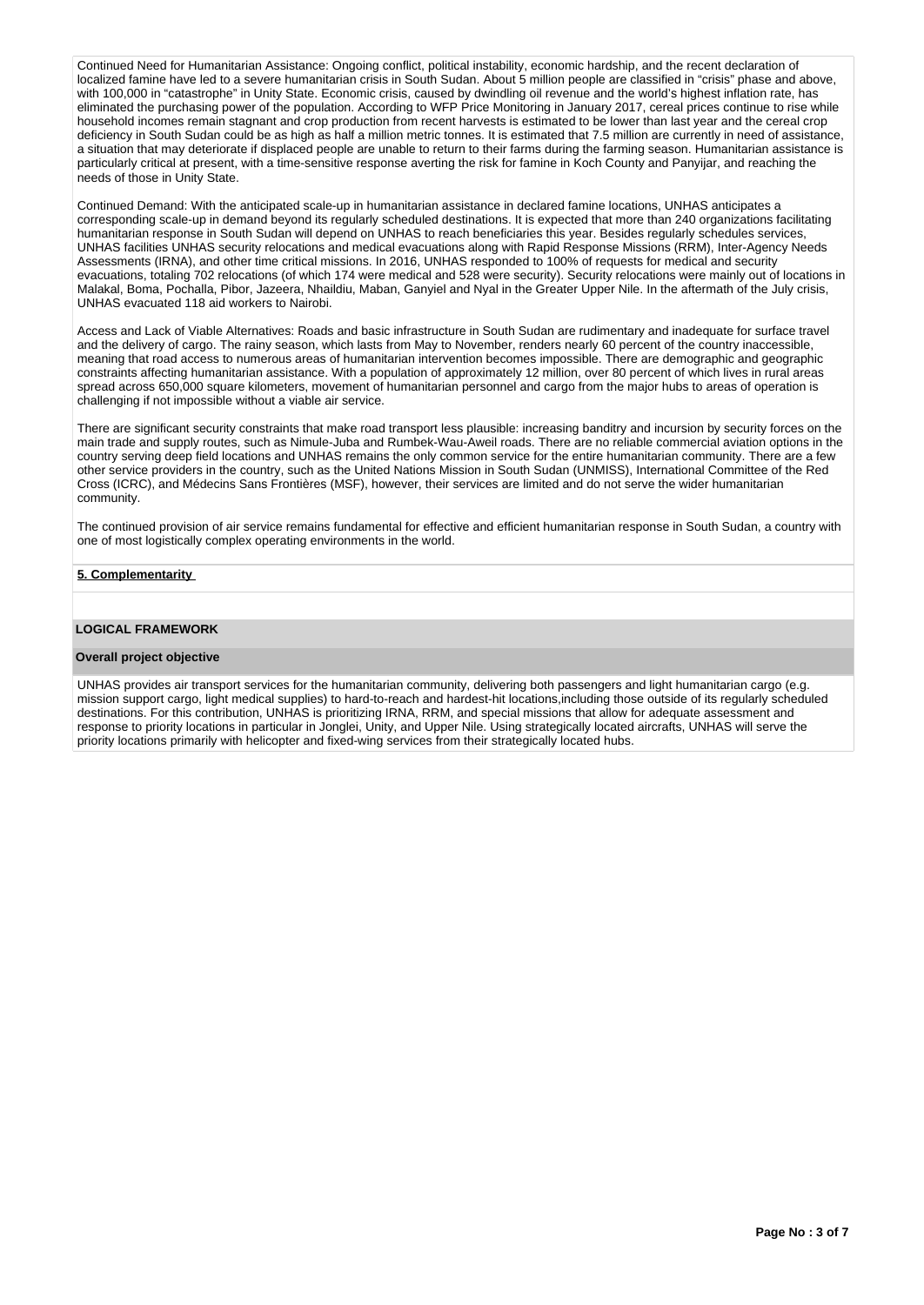| <b>LOGISTICS</b>                                                                                                                         |                                                                                                      |                                 |  |  |  |  |  |  |  |
|------------------------------------------------------------------------------------------------------------------------------------------|------------------------------------------------------------------------------------------------------|---------------------------------|--|--|--|--|--|--|--|
| <b>Cluster objectives</b>                                                                                                                | <b>Strategic Response Plan (SRP) objectives</b>                                                      | <b>Percentage of activities</b> |  |  |  |  |  |  |  |
| Provide logistics, cargo and passenger air<br>services to the humanitarian community to<br>address the needs of the affected population. | SO1: Save lives and alleviate the suffering of<br>those most in need of assistance and<br>protection | 100                             |  |  |  |  |  |  |  |

**Contribution to Cluster/Sector Objectives :** As a common service, UNHAS provides passenger and light relief cargo services to the humanitarian community in support of SRP SO1.

### **Outcome 1**

The humanitarian community are able to access project implementation and monitoring sites in locations with the greatest humanitarian need.

### **Output 1.1**

### **Description**

Provide cargo and passenger transport to scheduled and non-scheduled destinations.

### **Assumptions & Risks**

- 1. Airstrips and helipads are not maintained according to the standard thus affecting the air operation;
- 2. Unfavorable weather conditions affecting the air operation;
- 3. Restriction of movement due to insecurity or government restrictions;
- 4. Fuel shortage or delay of fuel supply to field locations due to the poor road infrastructure and insecurity may hamper passenger and cargo movement via air and threatens to suspend field organizational programmes;
- 5. Financial shortfall not allowing timely delivery of services, notably air movement options
- 6. User organizations failing to comply with UNHAS' Standard Operational Procedures (SOP).

#### **Indicators**

|                                                                                                                       |                  |                                                            | <b>End cycle beneficiaries</b> |              |   |              | End<br>cycle  |  |  |  |
|-----------------------------------------------------------------------------------------------------------------------|------------------|------------------------------------------------------------|--------------------------------|--------------|---|--------------|---------------|--|--|--|
| Code                                                                                                                  | <b>Cluster</b>   | <b>Indicator</b>                                           | <b>Men</b>                     | <b>Women</b> |   | Boys   Girls | <b>Target</b> |  |  |  |
| Indicator 1.1.1                                                                                                       | <b>LOGISTICS</b> | Number of passengers transported (UNHAS)                   | 5,500                          | 0            | 0 | 0            | 5,500         |  |  |  |
| <b>Means of Verification:</b> E-Flight Management Applications will track number of passengers transported per month. |                  |                                                            |                                |              |   |              |               |  |  |  |
| Indicator 1.1.2                                                                                                       | <b>LOGISTICS</b> | Number of tons of light cargo transported (MTs)<br>(UNHAS) |                                | 100          |   |              |               |  |  |  |
| <b>Means of Verification</b> : E-Flight Management Applications will track tons of light cargo transported per month. |                  |                                                            |                                |              |   |              |               |  |  |  |
| <b>Activities</b>                                                                                                     |                  |                                                            |                                |              |   |              |               |  |  |  |
| Activity 1.1.1                                                                                                        |                  |                                                            |                                |              |   |              |               |  |  |  |

### Passenger and cargo transport

## **Output 1.2**

| Description                                           |
|-------------------------------------------------------|
| Special inter-agency missions adequately facilitated. |
| <b>Assumptions &amp; Risks</b>                        |
|                                                       |

## **Indicators**

|                                     |                                                                |                                                                                                                            | <b>End cycle beneficiaries</b> |              |   |                   | <b>End</b><br>cycle |  |  |
|-------------------------------------|----------------------------------------------------------------|----------------------------------------------------------------------------------------------------------------------------|--------------------------------|--------------|---|-------------------|---------------------|--|--|
| Code                                | <b>Cluster</b>                                                 | <b>Indicator</b>                                                                                                           | <b>Men</b>                     | <b>Women</b> |   | <b>Boys</b> Girls | <b>Target</b>       |  |  |
| Indicator 1.2.1                     | <b>LOGISTICS</b>                                               | Percentage of special inter-agency mission<br>requests fulfilled                                                           |                                |              |   |                   | 100                 |  |  |
|                                     | <b>Means of Verification:</b> E-FMA, internal tracking reports |                                                                                                                            |                                |              |   |                   |                     |  |  |
| Indicator 1.2.2                     | LOGISTICS                                                      | Number of adjustments to the regular schedule<br>based on feedback from ICWG regarding priority<br>locations for response. |                                |              |   |                   | 0                   |  |  |
|                                     | <b>Means of Verification: E-FMA, internal tracking reports</b> |                                                                                                                            |                                |              |   |                   |                     |  |  |
| Indicator 1.2.3                     | <b>LOGISTICS</b>                                               | Number of passengers transported (UNHAS)                                                                                   | 0                              | 0            | 0 | 0                 | 0                   |  |  |
| <b>Means of Verification: E-FMA</b> |                                                                |                                                                                                                            |                                |              |   |                   |                     |  |  |
| <b>Activities</b>                   |                                                                |                                                                                                                            |                                |              |   |                   |                     |  |  |
| Activity 1.2.1                      |                                                                |                                                                                                                            |                                |              |   |                   |                     |  |  |

Participate in the Security Cell meetings to support deliberations on security risk assessments.

## **Activity 1.2.2**

Participate in the ICWG meetings to support deliberations on and prioritization of inter-agency special missions (e.g. IRNAs, response missions)

### **Activity 1.2.3**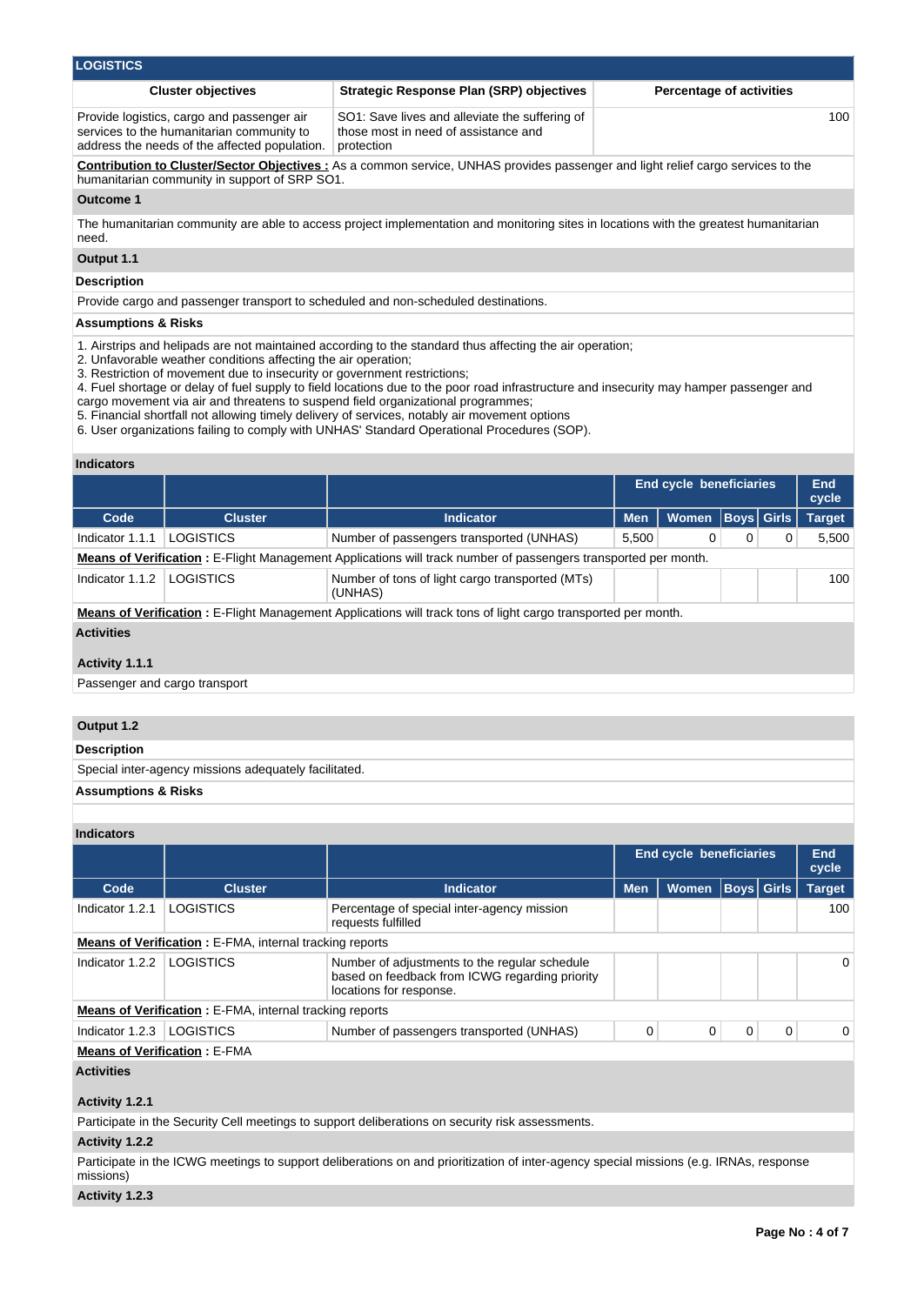Track special inter-agency missions from requests to fulfillment (disaggregated by type: UNDSS security-related missions, IRNAs, single agency response missions)

## **Activity 1.2.4**

Document timeliness of launching missions requested.

**Additional Targets :**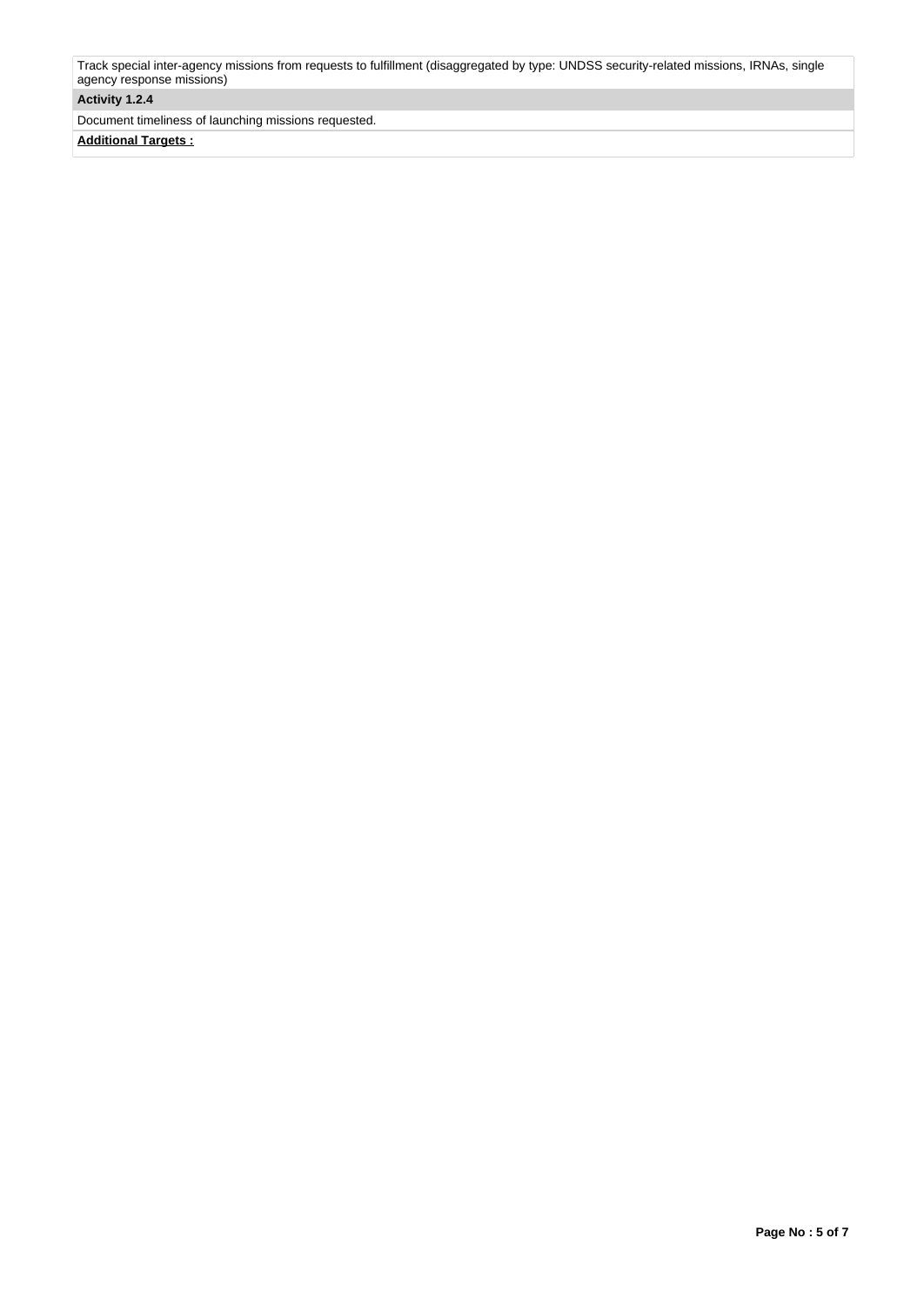## **Monitoring & Reporting plan**

UNHAS monitors its performance in terms of effectiveness and efficiencies with a value-for-money approach, using the Performance Management Tool (PMT), regularly reviewing its fleet and staffing level, ensuring adequate response to demand and strive for efficiency. Data from the PMT is regularly reviewed to ensure UNHAS is meeting its targets and to determine areas. The PMT is supported by the Electronic Flight Management Application (E-FMA) which tracks all flight information, bookings, etc. Together, these tools allow UNHAS to monitor its key targets and ensure that they are being met on a monthly basis as per the indicators outlined in the Project Document. The PMT and E-FMA are used to produce inputs for the weekly Situation Report produced by WFP and are drawn on at the monthly User Group Meetings and quarterly Steering Committee Meetings.

### **Workplan**

| <b>Activitydescription</b>                                                                                                                                                              | Year | $\mathbf{z}$ | -3 |   | 5. |              | $6 \mid 7 \mid$         | -189- |  | $9$   10   11   12 |  |
|-----------------------------------------------------------------------------------------------------------------------------------------------------------------------------------------|------|--------------|----|---|----|--------------|-------------------------|-------|--|--------------------|--|
| Activity 1.1.1: Passenger and cargo transport                                                                                                                                           | 2017 |              | X  | x | X  | X            | X                       | X     |  |                    |  |
| Activity 1.2.1: Participate in the Security Cell meetings to support deliberations on<br>security risk assessments.                                                                     | 2017 |              | X  | X | X  | <b>X</b>     | $\mathsf{I} \mathsf{X}$ | ΙX    |  |                    |  |
| Activity 1.2.2: Participate in the ICWG meetings to support deliberations on and<br>prioritization of inter-agency special missions (e.g. IRNAs, response missions)                     | 2017 |              | X  | X | X  | $\mathsf{X}$ | X                       | X     |  |                    |  |
| Activity 1.2.3: Track special inter-agency missions from requests to fulfillment<br>(disaggregated by type: UNDSS security-related missions, IRNAs, single agency<br>response missions) | 2017 |              | X  | x | X  | $\mathsf{x}$ | X                       | X     |  |                    |  |
| Activity 1.2.4: Document timeliness of launching missions requested.                                                                                                                    | 2017 |              | X  | x | x  | X            | x                       | x     |  |                    |  |

### **OTHER INFO**

### **Accountability to Affected Populations**

As a common service, accountability to affected populations is not applicable. Rather, UNHAS supports 240 organizations in serving affected populations in the priority areas.

#### **Implementation Plan**

UNHAS will implement the project for a period of six months to priority areas.

#### **Coordination with other Organizations in project area**

**Name of the organization Areas/activities of collaboration and rationale** 

### **Environment Marker Of The Project**

N/S: Not specified

### **Gender Marker Of The Project**

4-Not applicable - Only used for very small number of projects, such as "support services"

### **Justify Chosen Gender Marker Code**

### **Protection Mainstreaming**

N/A

### **Country Specific Information**

### **Safety and Security**

The security situation of the identified priority areas are monitored by UNDSS, OCHA, and WFP while UNHAS ensures aviation safety and security. UNHAS obtains weekly Flight Security Assurances (FSAs) from the Government in order to secure safety and security of aircrafts; should an FSA not be obtained, UNHAS will not fly to a location without it. Aviation Security Officers are deployed in Juba and Rumbek along with support provided by the WFP Aviation Safety Unit (ASU) in the Nairobi Regional Bureau. The Aviation Safety Officers and designated focal points perform field visits to assess the operational risk level of the operators and aircraft inspections to ensure the operation is conducted within acceptable limits of risk.

#### **Access**

UNHAS operates only when access to a site is obtained and FSAs are issued in order to operate safely and securely.